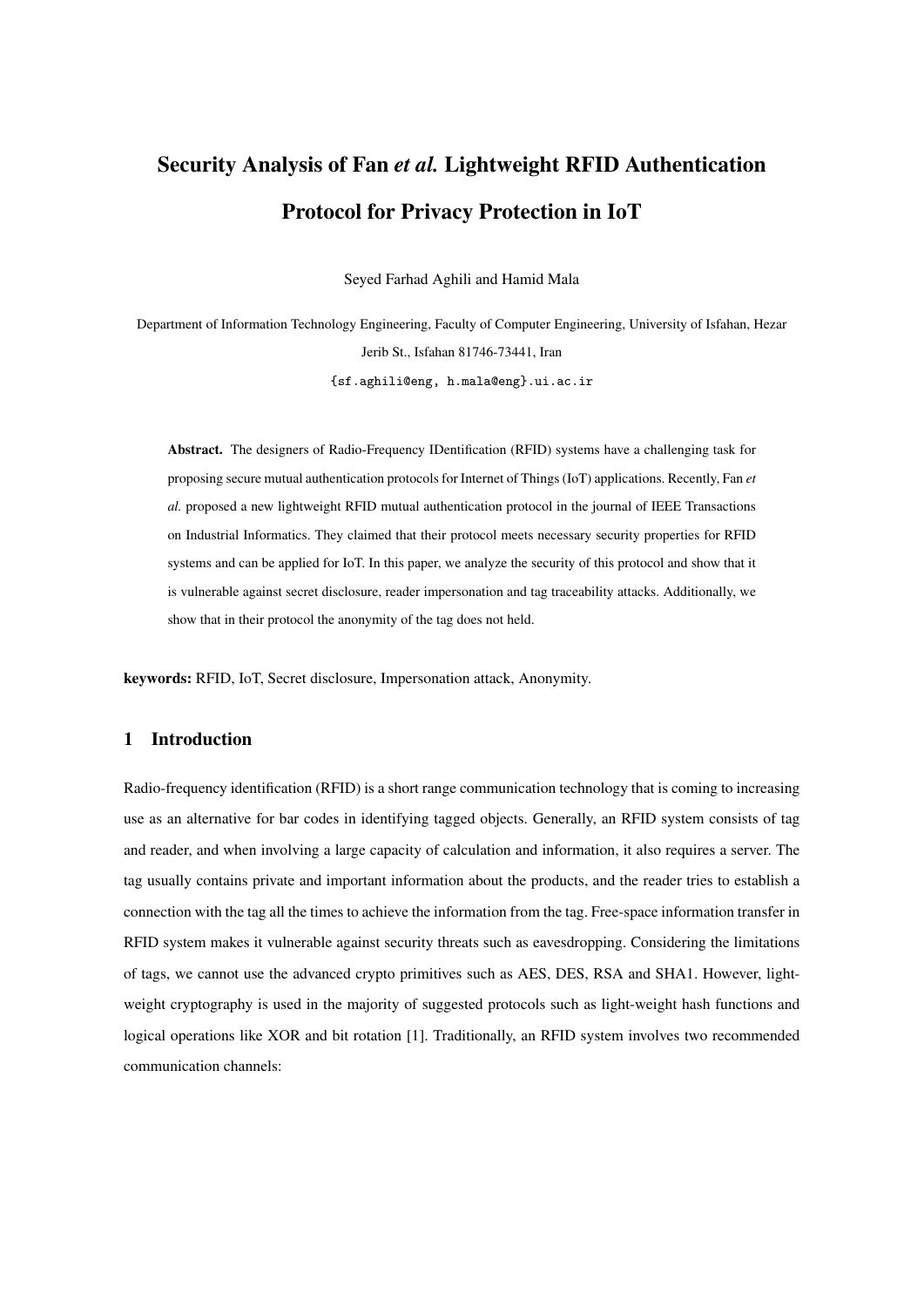- 2 Seyed Farhad Aghili and Hamid Mala
	- The channel between the tag and the reader that can be in two states: forward channel and backward channel in each time. When sending message from the reader to the tag, we have a forward channel but if the message is being sent in reverse, we have a backward channel. The important challenge in this channel is eavesdropping of the messages.
	- The channel between the reader and the server is formed when the reader and the server communicate with each other. When an RFID system is employed in an IoT network, this channel is unsecure.

Recently, Fan *et al.* [2] proposed a mutual authentication protocol and claimed that their protocol owned the security properties necessary for RFID systems and is suitable for IoT. In this paper, we show that this protocol has several vulnerabilities. The presented attacks are designed for RFID-based IoT systems.

*Paper organization* In this paper, the related work is briefly introduced in Section 2. Preliminaries and notations used in this paper are mentioned in Section 3. We briefly describe Fan *et al.* lightweight authentication protocol [2] in Section 4. We analyze the security of Fan *et al.* protocol in Section 5, and propose several attacks against this protocol. Finally, in Section 6 we conclude the paper.

#### 2 Related work

In recent decade, many authentication protocols have been proposed for RFID systems. For example, the HB-family (HB,  $HB^+$ , HB<sup>++</sup>, etc.) [3–5] by employing matrix multiplication and some XORs, and the MAPfamily (EMAP, M2AP, LMP<sup>+</sup> and etc.) [6–8] based on bitwise operations like AND, XOR and OR are some of the lightweight authentication protocols proposed in literature. However, these two models have several limitations, weaknesses and vulnerabilities [9–13]. Later, in [14], Kulseng *et al.* proposed a lightweight solution to mutual authentication for RFID systems by using Physically Unclonable Functions (PUFs) and Linear Feedback Shift Registers (LFSRs) which are lightweight operations. However, Kardas [15] showed that their protocol is not resistant against message injection attack, and has several vulnerabilities.

In order to overcome RFID authentication problems, Cheng *et al.* [16] employed Chebyshev chaotic maps. However, Akgun and Caglayan in [17] proposed several attacks like de-synchronization attack and secret disclosure attack against Cheng *et al.* protocol. In 2014, Benssalah *et al.* proposed an improvement to overcome these weaknesses [18]. However in [19], Akgun *et al.* showed that their protocol is vulnerable to tracking, tag impersonation, and de-synchronization attacks.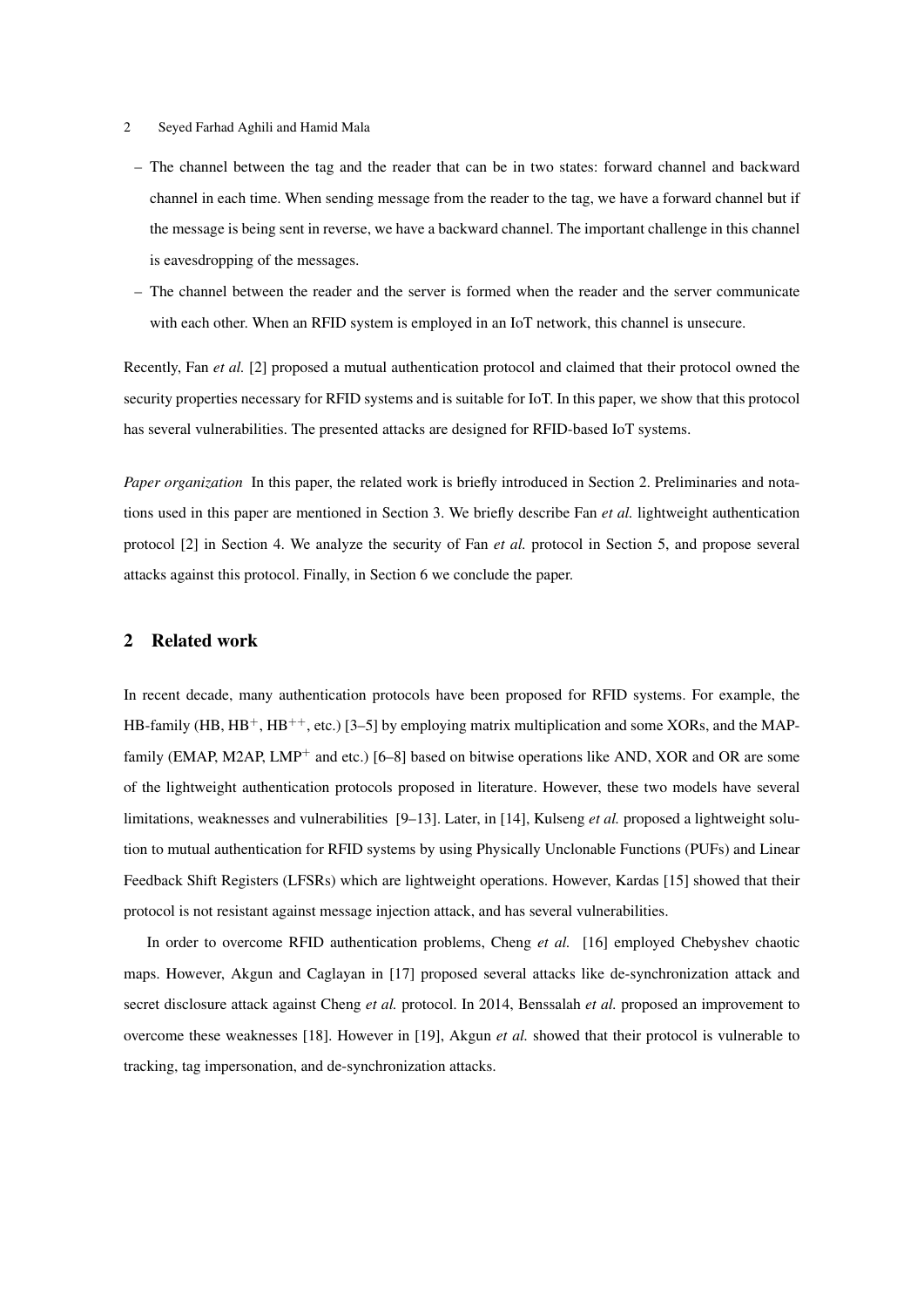In [20], Zhu *et al.* proposed a new Authentication protocol for RFID systems in the Internet of things and claimed that their protocol is secure. However, in [21] Erguler showed that Zhu *et al.*'s protocol is vulnerable to de-synchronization, replay and reader impersonation attacks, which are based on reader compromised attack.

In [22], the authors proposed an ultra-lightweight RFID mutual authentication protocol for IoT in a secure manner. However, the authors in [23] illustrate that their protocol cannot satisfy all security issues in RFIDbased IoT systems and an attacker can compromise the reader and then execute the denial of service (DoS), reader and tag impersonation and de-synchronization attacks.

Recently, Fan *et al.* proposed a lightweight mutual authentication protocol [2]. They claimed that their protocol owned the security properties necessary for RFID systems and is suitable for universal RFID applications such as IoT. In this paper, we show that this protocol has several vulnerabilities.

### 3 Preliminaries and notations

In this section we describe the operation of bit cross  $(cro(x, y))$ , Index Data Table (*IDT*) and notations used in this paper (Table 1).

|  | <b>Table 1. Notations</b> |
|--|---------------------------|
|  |                           |

| <b>Notation</b> | Description                                                                                       |
|-----------------|---------------------------------------------------------------------------------------------------|
| <b>RID</b>      | Private ID of the tag                                                                             |
| <b>TID</b>      | Private ID of the reader                                                                          |
|                 | $N_R$ , $N_T$ , $N_S$ Random numbers generated by the reader, the tag and the server respectively |
| $K_i$           | The <i>i-th</i> session key                                                                       |
| $PRNG(\cdot)$   | The Pseudo Random Number Generator function                                                       |
| cro(x,y)        | The operation of bit cross                                                                        |
| Rot(x, y)       | The operation of rotation, $x = W(y)$                                                             |
| $\oplus$        | Exclusive OR operation                                                                            |
| Mark            | The status of the last session                                                                    |
|                 | Concatenation operation                                                                           |

*Definition 1:*  $cro(x, y)$ *.* Suppose that *x* and *y* are two N-bit strings, the corss operation is defined as below:

- $\sim$  *x* means the not operation on *x*.
- The odd bits value of ∼ *x*k*y* are XORed by the even bits of ∼ *y*k*x*, and the result is regarded as the odd bits of the final result.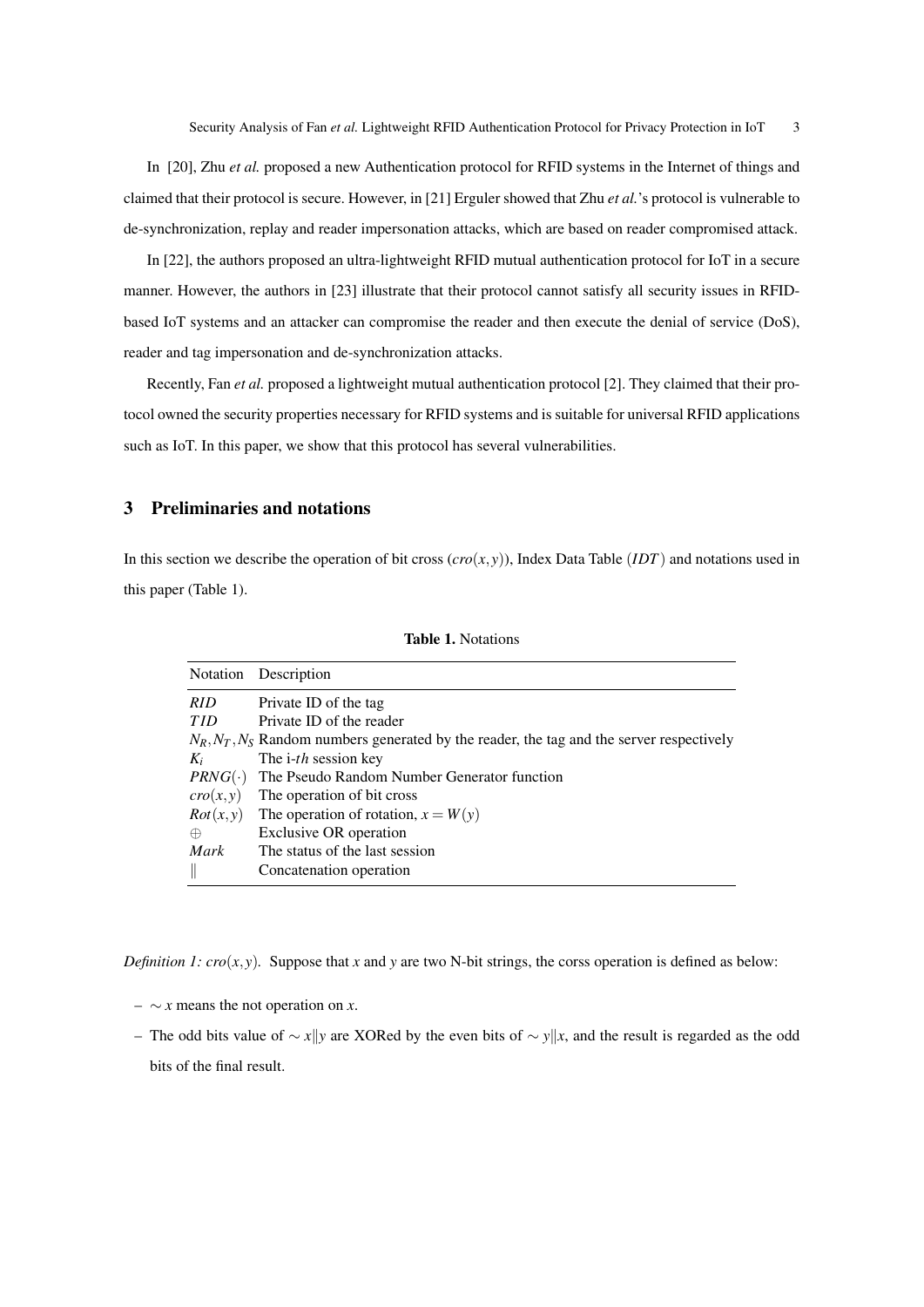- 4 Seyed Farhad Aghili and Hamid Mala
	- The even bits of  $\sim$  *x* $\|$ *y* are XORed by the odd bits of  $\sim$  *y* $\|$ *x*, and the result is regarded as the even bits of the final result denoted by  $\text{cro}(x, y)$ .

*Definition 2: Index Data Table.* In Fan *et al.* scheme, the Index Data Table included index value and index content which are unique (Table 2). In every session, the value of key is updated, so the index value is fresh for each session. Moreover, after every successful session, the status of *Mark* changes to "10" from "00".

| Index value                    | Index content                                 |
|--------------------------------|-----------------------------------------------|
| $cro(RID \oplus TID, K_1)$     | $Rot(K_1 \oplus TID, K_1 \oplus RID)$         |
| $cro(RID \oplus TID, K_2)$     | $Rot(K_2 \oplus TID, K_2 \oplus RID)$         |
| $cro(RID \oplus TID, K_i)$     | $Rot(K_i \oplus TID, K_i \oplus RID)$         |
| $cro(RID \oplus TID, K_{i+1})$ | $Rot(K_{i+1} \oplus TID, K_{i+1} \oplus RID)$ |

Table 2. Index Data Table

#### 4 Fan *et al.* authentication protocol

Recently, Fan *et al.* proposed a lightweight mutual authentication protocol for RFID systems and they claimed that their protocol could be used for the IoT. When an RFID system is applied in the IoT, a significant challenge that must be taken into account by the protocol designer is the potentially insecure channel between the server and the reader.

In Fan *et al*. protocol the three components of the protocol pre-share the tuple  $(K_i, cro(\cdot), Rot(\cdot), PRNG(\cdot)).$ The protocol, as shown in Fig. 1, runs the following steps.

- 1. The reader starts the protocol by sending a random number  $N_R$  to the tag;
- 2. Once the tag received this message, generates a random number  $N_T$  and sets  $Mark = 00$ . It then transmits  $\frac{c\pi o(RID \oplus TID, K_i)}{N_T}$  to the reader.
- 3. After receiving the message, the reader obtains  $N_T$  and forwards  $\text{cro}(RID \oplus TID, K_i) \|\text{N}_R\|\text{N}_T$  to the server.
- 4. Once the server received the message, it obtains  $N_R$  and  $N_T$  and then employs  $\text{cro}(RID \oplus TID, K_i)$  to find the corresponding index content in the *IDT*. If it can find a match, it indicates that the last session has been done correctly and the current session is executable. Then the server generates a random number  $N_S$  and sends  $cro(RID \oplus TID, K_i \oplus N_S)||Rot(K_i \oplus TID, K_i \oplus RID)||N_S \oplus K_i$  to the reader. Otherwise the authentication fails and the protocol will be terminated.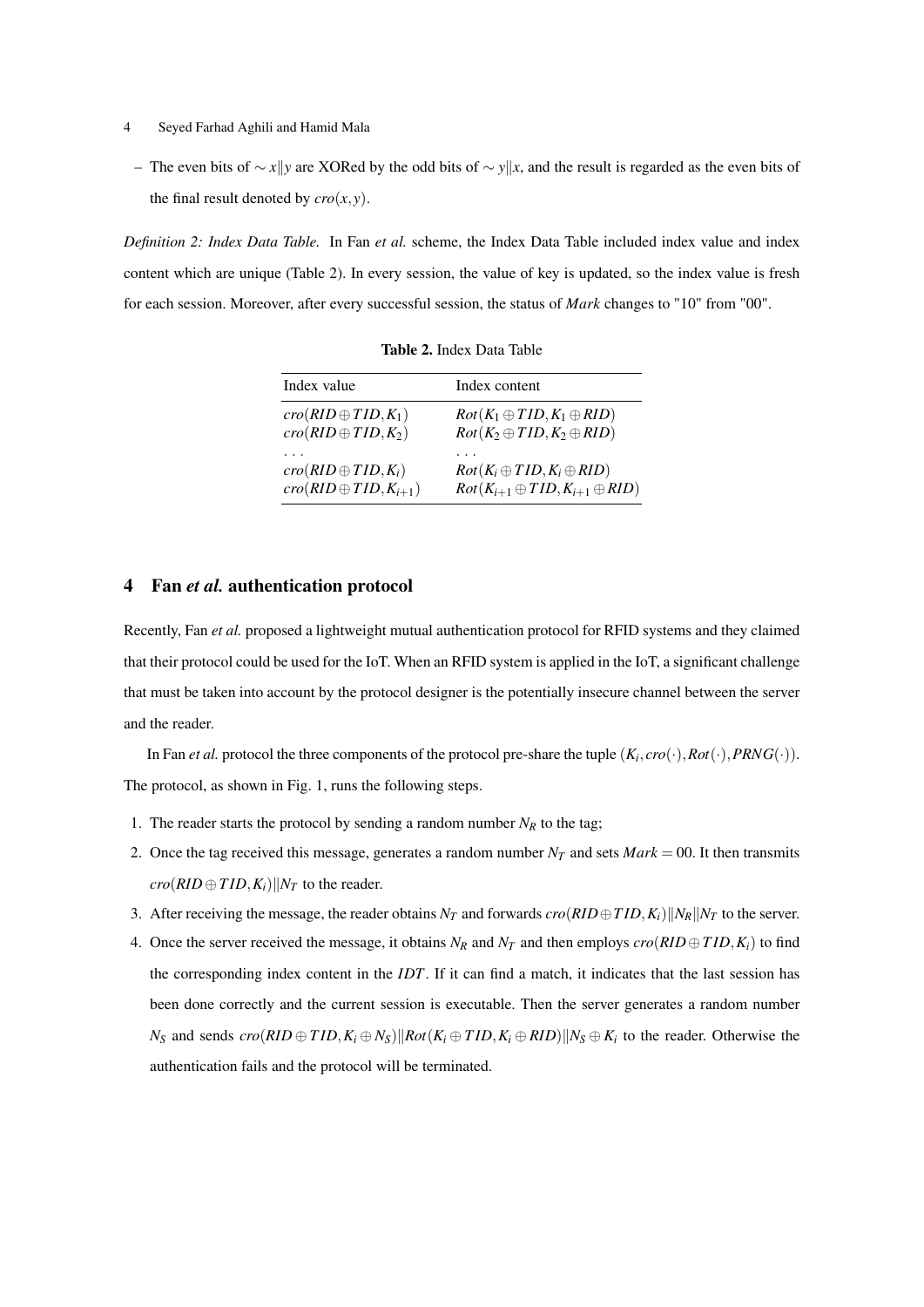

Fig. 1. Fan *et al.* authentication protocol

- 5. Once the reader received the tuple  $(cro(RID \oplus TID, K_i \oplus N_S)||Rot(K_i \oplus TID, K_i \oplus RID)||N_S \oplus K_i)$ , according to the hamming weight  $W(K_i \oplus TID)$  of the rotation operation and  $K_i \oplus K_i \oplus TID$  it obtains *TID*. It then obtains  $N_S$  and verifies the value of  $cro(RID \oplus TID, K_i \oplus N_S)$  by comparing with the received value. If so, it computes  $TID \oplus N_R$  and  $TID \oplus N_S$  and sends them to the tag.
- 6. After receiving this message, the tag obtains  $N_S$  and if  $TID = TID \oplus N_R \oplus N_R$  holds, it authenticates the server and the reader. Then the tag updates  $K_i$  as  $K_{i+1} = cro(N_R \oplus N_S \oplus N_T, K_i)$  and sends it to the reader involved in the message  $\text{cro}(RID \oplus TID, K_{i+1})$ . Otherwise the authentication fails.
- 7. Upon receiving the message  $cro(RID \oplus TID, K_{i+1})$ , if  $cro(RID \oplus TID, cro(N_R \oplus N_S \oplus N_T, K_i)) = cro(RID \oplus TID, cvRID \oplus TID, cvRID \oplus TID, cvRID \oplus TID, cvRID \oplus TID, cvRID \oplus TID, cvRID \oplus TID, cvRID \oplus TID, cvRID \oplus TID, cvRID \oplus TID, cvRID \oplus TID, cvRID \oplus TID, cvRID \oplus TID, cvRID \oplus TID, cvRID \oplus TID, cvRID \oplus$ *TID*,  $K_{i+1}$ ) holds, the reader updates  $K_i$  by the same equation  $K_{i+1} = cro(N_R \oplus N_S \oplus N_T, K_i)$  and sends it to the server by the message  $\text{cro}(RID \oplus TID, K_{i+1})$ . Otherwise the protocol will be terminated.
- 8. Once the server received this message, it does the same checking operation and if it holds, the server updates  $K_i$  as  $K_{i+1} = cro(N_R \oplus N_S \oplus N_T, K_i)$ . It then computes the message  $K_{i+1} \oplus N_T \oplus N_R$  and sends it to the reader. Otherwise the connection fails.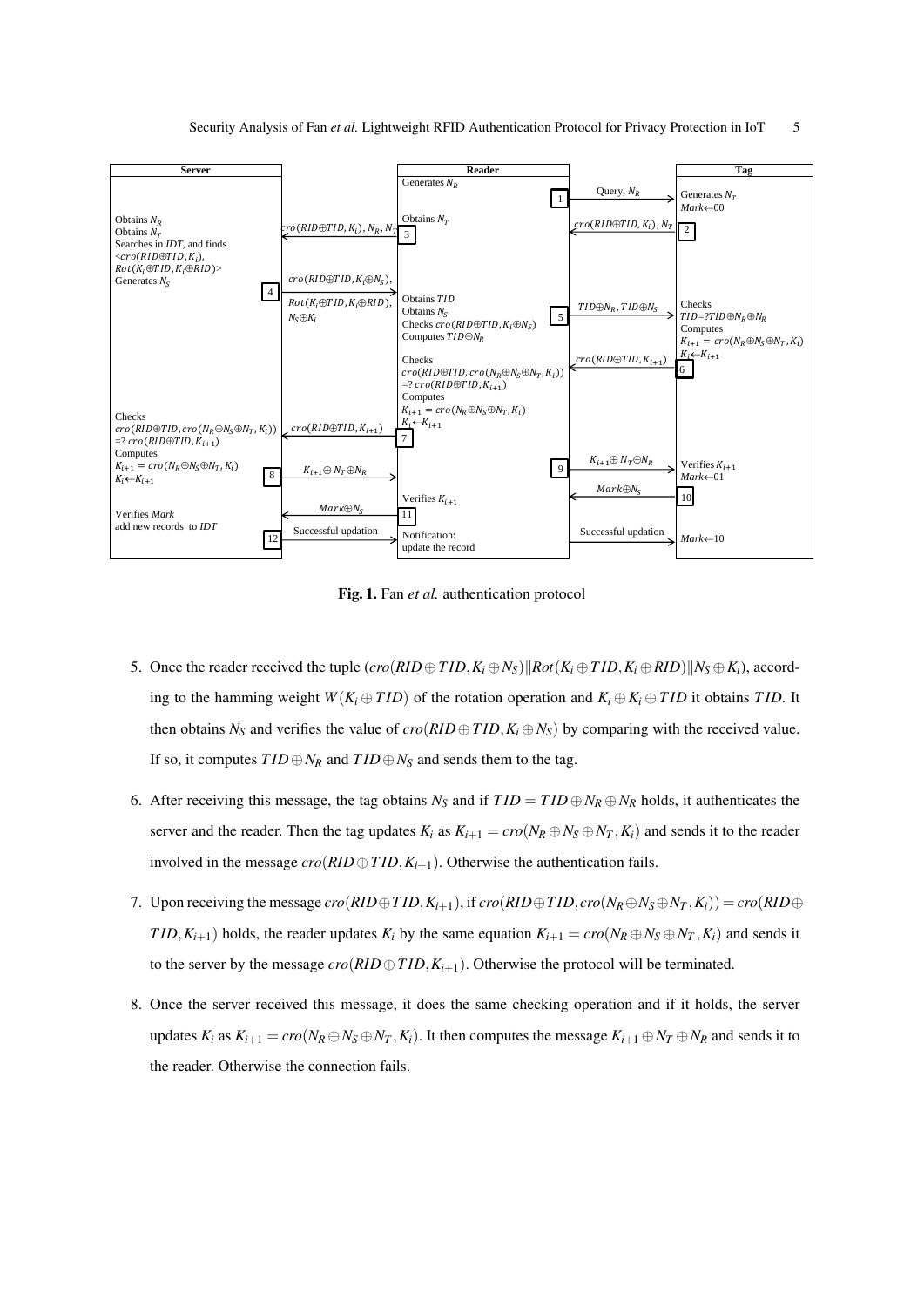#### 6 Seyed Farhad Aghili and Hamid Mala

- 9. Upon receiving the message  $K_{i+1} \oplus N_T \oplus N_R$ , if  $K_{i+1} = (K_{i+1} \oplus N_T \oplus N_R) \oplus N_T \oplus N_R$  holds, the reader verifies  $K_{i+1}$  and sends the message  $K_{i+1} \oplus N_T \oplus N_R$  to the tag for the same verification process. Otherwise the protocol will be terminated.
- 10. Once the tag accepts the validity of  $K_{i+1}$ , it sets  $Mark = 01$ , indicating the synchronization of  $K_i$  is completed. Then the tag computes  $Mark \oplus N_S$  and sends it to the server through the reader. Note that in the original work [2], *Mark* has been defined as a 2-bit string while parameters like *N<sup>S</sup>* are typically larger strings, so their XOR does not make any sense. However, without loss of generality, we assume *Mark* is some trivial extension of this 2-bit string.
- 11. After receiving the message *Mark*  $\oplus N_S$ , the server obtains the value of *Mark* and if it is equal to 01, it concludes that the synchronization of  $K_i$  is completed. Then the server adds a new record  $\text{cro}(RID \oplus$ *TID*,  $K_{i+1}$ ), *Rot*( $K_{i+1} \oplus TID$ ,  $K_{i+1} \oplus RID$ ) to *IDT*, after which the notification that the record completes the update is sent to the tag through the reader.
- 12. Now, the tag sets *Mark* = 10, indicating the authentication protocol is completed.

#### 5 Security analysis of the Fan *et al.* protocol

In this section, we present several attacks against Fan *et al.* protocol. We show that this protocol is vulnerable to secret disclosure, reader impersonation and tag traceability attacks. Moreover, we show that in spite of the designers claim, the protocol fails to protect tag privacy.

Secret disclosure attack In the Fan *et al.* protocol, the adversary starts the attack by eavesdropping the messages of Steps 1, 2 and 9 which are respectively  $N_R$ ,  $N_T$  and  $K_{i+1} \oplus N_T \oplus N_R$ . It then executes the attack by obtaining the new session key  $K_{i+1}$  from the equation  $K_{i+1} = (K_{i+1} \oplus N_T \oplus N_R) \oplus N_R \oplus N_T$ .

Attack on the anonymity The attacker can eavesdrop the messages of Steps 1 and 5 which are respectively  $N_R$  and  $TID \oplus N_R$  and jeopardises the anonymity of the target tag by obtaining the identification of the tag *TID* from the equation  $TID = (TID \oplus N_R) \oplus N_R$ .

Reader impersonation attack The concept of this attack is that the adversary tries to run a new successful session with the target tag as a legitimate reader. Assume the situation that the attacker has already done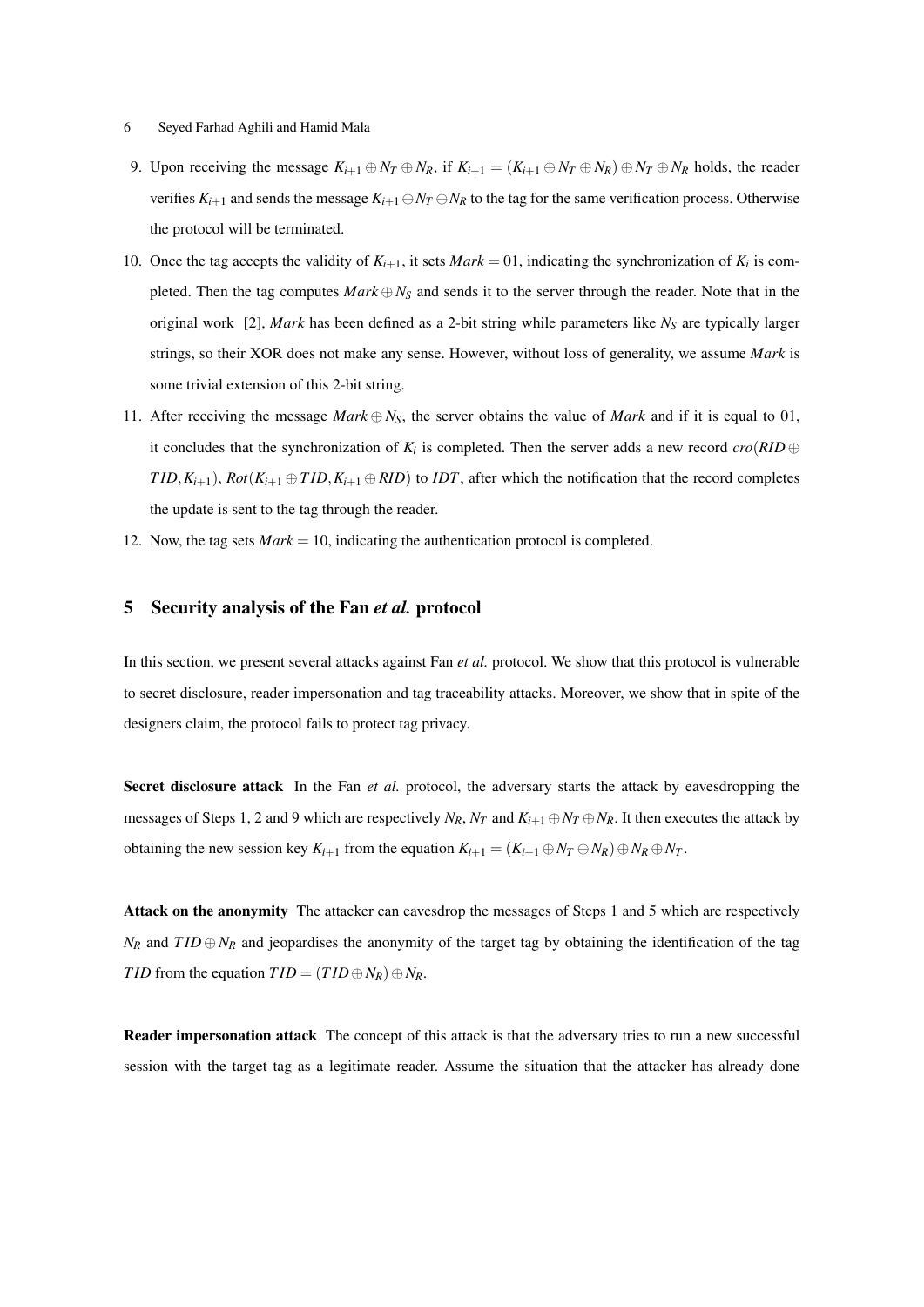previous attacks and obtained the tag's identification *T ID* and the tag's current key *K<sup>i</sup>* . The presented reader impersonation attack against Fan *et al.* protocol is described as follows:

- 1. The adversary starts the protocol by sending random number  $N_{A1}$  to the tag;
- 2. The tag generates the random number  $N_T$  and sets  $Mark = 00$ . It then transmits  $\text{cro}(RID \oplus TID, K_i)||N_T$ to the adversary.
- 3. Once the adversary received the message, generates another random number *NA*<sup>2</sup> and computes *T ID*⊕*NA*<sup>1</sup> and  $TID \oplus N_{A2}$  and sends them to the tag.
- 4. After receiving this message, the tag obtains  $N_{A2}$  and verifies  $TID = TID \oplus N_{A1} \oplus N_{A1}$  and authenticates the adversary. Then it updates  $K_i$  as  $K_{i+1} = cro(N_{A1} \oplus N_{A2} \oplus N_T, K_i)$  and sends it to the adversary in the blind form of  $\text{cro}(RID \oplus TID, K_{i+1})$ .
- 5. The adversary uses  $N_{A1}$ ,  $N_{A2}$ ,  $N_T$  and  $K_i$ , and computes  $K_{i+1} = cro(N_{A1} \oplus N_{A2} \oplus N_T, K_i)$ . Then, it sends the message  $K_{i+1} \oplus N_T \oplus N_{A1}$  to the tag for the verification process.
- 6. Upon receiving the message  $K_{i+1} \oplus N_T \oplus N_{A1}$ , the tag checks if  $K_{i+1} = (K_{i+1} \oplus N_T \oplus N_{A1}) \oplus N_T \oplus N_{A1}$ holds. So, the tag verifies  $K_{i+1}$  and sets  $Mark = 01$ , indicating the synchronization of *K* is completed. Then the tag computes  $Mark \oplus N_{A2}$  and sends it to the adversary.
- 7. After receiving the message, the adversary informs the tag that the updation is successful.
- 8. Now, the tag sets *Mark* = 10, indicating the authentication protocol is completed.

Tag traceability attack To trace a target tag, it is enough to link two sessions of the protocol in which that tag has been involved. In this subsection, we describe a traceability attack on Fan *et al.* protocol. In this attack, the adversary uses the link of two sessions of the protocol by eavesdropping the message of Step 1 which is  $\text{cro}(RID \oplus TID, K_i)$ . Before the next update of the tag, its session key  $K_i$  is unchanged. So, in  $cro(RID \oplus TID, K_i)$  message, all of the parameters are constant. Thus, the attacker can use  $cro(RID \oplus TID, K_i)$ to distinguish and track tags.

#### 6 Conclusion

In this paper, we showed Fan *et al.* protocol proposed for lightweight RFID systems in IoT is not secure. We proved that their protocol cannot provide all security requirements in RFID systems and it is vulnerable to secret disclosure, reader impersonation and tag traceability attacks. Moreover, we showed that in their protocol the anonymity of the tag does not held. The success probability of presented attacks is "1".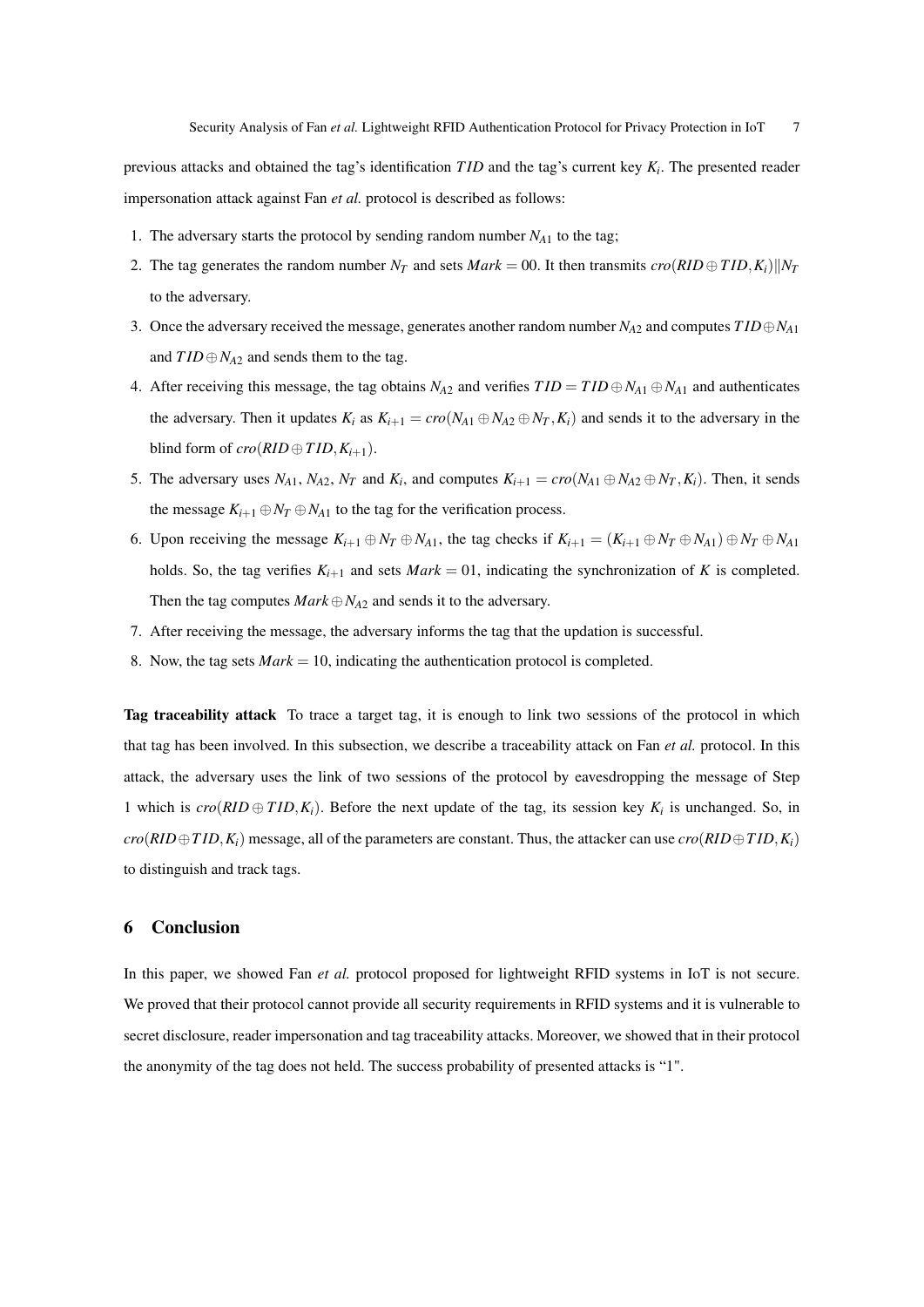8 Seyed Farhad Aghili and Hamid Mala

#### References

- 1. S. Karthikeyan and M. Nesterenko, "RFID security without extensive cryptography," in *Proceedings of the 3rd ACM workshop on Security of ad hoc and sensor networks*, pp. 63–67, ACM, 2005.
- 2. K. Fan, W. Jiang, H. Li, and Y. Yang, "Lightweight RFID Protocol for Medical Privacy Protection in IoT," *IEEE Transactions on Industrial Informatics*, vol. 14, no. 4, pp. 1656–1665, 2018.
- 3. N. J. Hopper and M. Blum, "Secure human identification protocols," in *International Conference on the Theory and Application of Cryptology and Information Security*, pp. 52–66, Springer, 2001.
- 4. A. Juels and S. A. Weis, "Authenticating pervasive devices with human protocols," in *Annual International Cryptology Conference*, pp. 293–308, Springer, 2005.
- 5. J. Bringer, H. Chabanne, and E. Dottax, "Hb<sup>++</sup>: a lightweight authentication protocol secure against some attacks," in *Second International Workshop on Security, Privacy and Trust in Pervasive and Ubiquitous Computing (SecPerU'06)*, pp. 28–33, IEEE, 2006.
- 6. P. Peris-Lopez, J. C. Hernandez-Castro, J. M. Estevez-Tapiador, and A. Ribagorda, "EMAP: an efficient mutualauthentication protocol for low-cost RFID tags," in *OTM Confederated International Conferences" On the Move to Meaningful Internet Systems"*, pp. 352–361, Springer, 2006.
- 7. P. Peris-Lopez, J. C. Hernandez-Castro, J. M. Estevez-Tapiador, and A. Ribagorda, "M<sup>2</sup>AP: A minimalist mutualauthentication protocol for low-cost RFID tags," in *International Conference on Ubiquitous Intelligence and Computing*, pp. 912–923, Springer, 2006.
- 8. T. Li, "Employing lightweight primitives on low-cost RFID tags for authentication," in *Vehicular Technology Conference, 2008. VTC 2008-Fall. IEEE 68th*, pp. 1–5, IEEE, 2008.
- 9. H. Gilbert, M. Robshaw, and H. Silvert, "An active attack against HB+ A provably secure lightweight authentication protocol," tech. rep., Cryptology ePrint Archive, Report 2005/237, 2005, available at http://eprint. iacr. org/2005/237. pdf.
- 10. K. Ouafi, R. Overbeck, and S. Vaudenay, "On the security of hb# against a man-in-the-middle attack," in *International Conference on the Theory and Application of Cryptology and Information Security*, pp. 108–124, Springer, 2008.
- 11. S. Islam, "Security analysis of LMAP using AVISPA," *International Journal of Security and Networks*, vol. 9, no. 1, pp. 30–39, 2014.
- 12. M. Safkhani, N. Bagheri, M. Naderi, and S. K. Sanadhya, "Security analysis of lmap++, an RFID authentication protocol," in *Internet Technology and Secured Transactions (ICITST), 2011 International Conference for*, pp. 689– 694, IEEE, 2011.
- 13. F. Zeng, H. Mu, and X. Wen, "An improved LMAP++ protocol combined with low-cost and privacy protection," in *Advanced Technologies, Embedded and Multimedia for Human-centric Computing*, pp. 847–853, Springer, 2014.